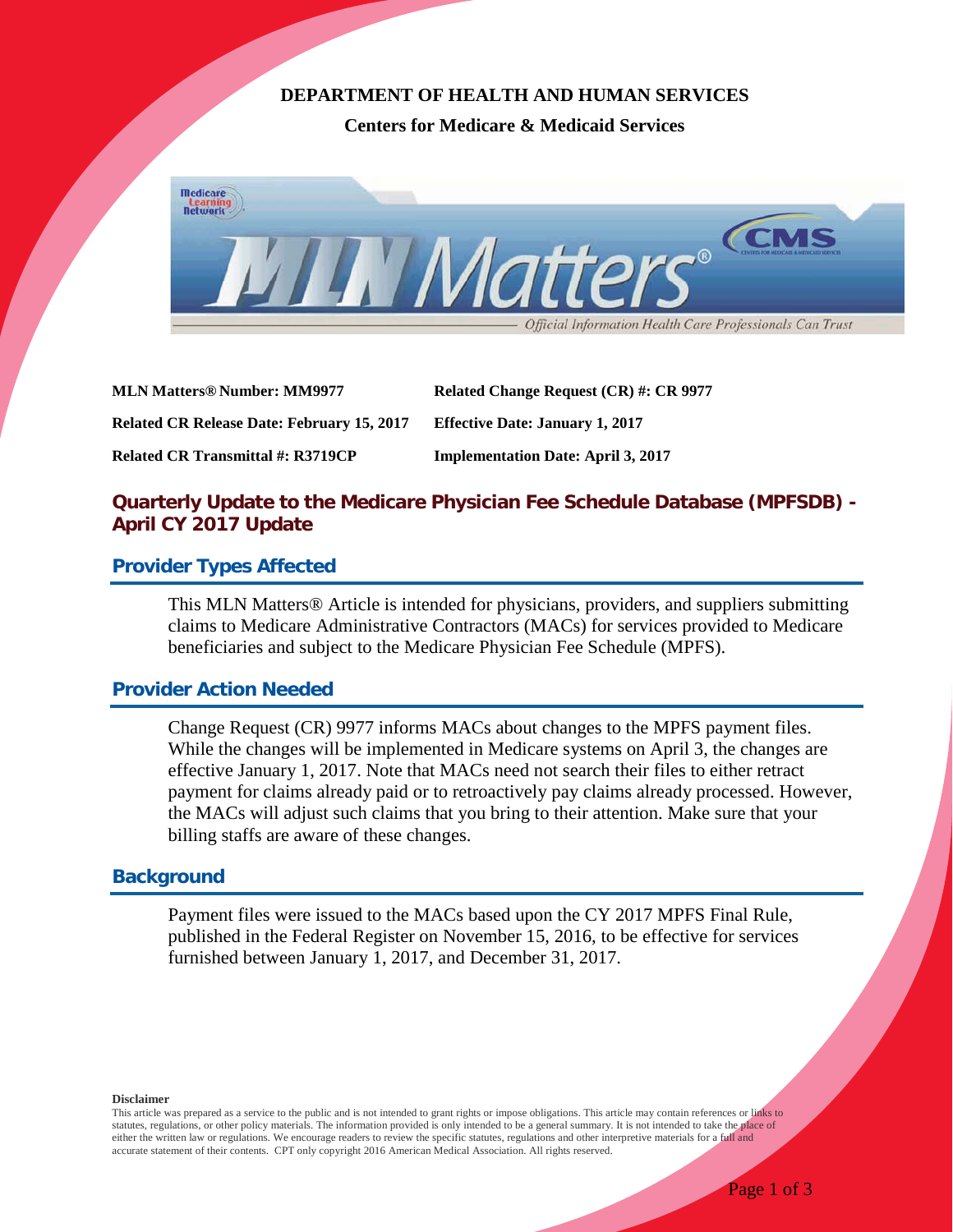Below is a summary of the changes for the April update to the 2017 MPFSDB. These changes are effective for dates of service on or after January 1, 2017

| <b>CPT/HCPCS</b><br>Code | <b>MOD</b> | <b>ACTION</b>                           |
|--------------------------|------------|-----------------------------------------|
| G0477                    |            | Procedure Status $=$ I                  |
| G0478                    |            | Procedure Status $=$ I                  |
| G0479                    |            | Procedure Status $= I$                  |
| 22867                    |            | Assistant Surgery Indicator = $2$       |
| 22869                    |            | Assistant Surgery Indicator = $2$       |
| 76519                    | 26         | Bilateral Surgery Indicator = $3$       |
| 92136                    | 26         | Bilateral Surgery Indicator = $3$       |
| 97161                    |            | Non-facility & Facility PE RVU = $1.00$ |
| 97162                    |            | Non-facility & Facility PE RVU = $1.00$ |
| 97163                    |            | Non-facility & Facility PE RVU = $1.00$ |
| 97165                    |            | Non-facility & Facility PE RVU = $1.32$ |
| 97166                    |            | Non-facility & Facility PE RVU = $1.32$ |
| 97167                    |            | Non-facility & Facility PE RVU = $1.32$ |
| 97168                    |            | Non-facility & Facility PE RVU = $0.93$ |

In addition, the following new codes have been added to the HCPCS file effective February 1, 2017. The HCPCS file coverage code is C (carrier judgment) for these new codes. Coverage and payment will be determined by the MAC (they are not part of the MPFS).

| <b>CPT Code</b> | <b>Short Descriptor</b>                       | <b>Long Descriptor</b>                                                                                                                                                                                                                                                                                       |
|-----------------|-----------------------------------------------|--------------------------------------------------------------------------------------------------------------------------------------------------------------------------------------------------------------------------------------------------------------------------------------------------------------|
| 0001U           | <b>RBC DNA HEA 35</b><br>AG 11 BLD GRP        | Red blood cell antigen typing, DNA, human erythrocyte<br>antigen gene analysis of 35 antigens from 11 blood groups,<br>utilizing whole blood, common RBC alleles reported                                                                                                                                    |
| 0002U           | <b>ONC CLRCT 3 UR</b><br><b>METAB ALG PLP</b> | Oncology (colorectal), quantitative assessment of three urine<br>metabolites (ascorbic acid, succinic acid and carnitine) by<br>liquid chromatography with tandem mass spectrometry (LC-<br>MS/MS) using multiple reaction monitoring acquisition,<br>algorithm reported as likelihood of adenomatous polyps |

#### **Disclaimer**

This article was prepared as a service to the public and is not intended to grant rights or impose obligations. This article may contain references or links to statutes, regulations, or other policy materials. The information provided is only intended to be a general summary. It is not intended to take the place of either the written law or regulations. We encourage readers to review the specific statutes, regulations and other interpretive materials for a full and accurate statement of their contents. CPT only copyright 2016 American Medical Association. All rights reserved.